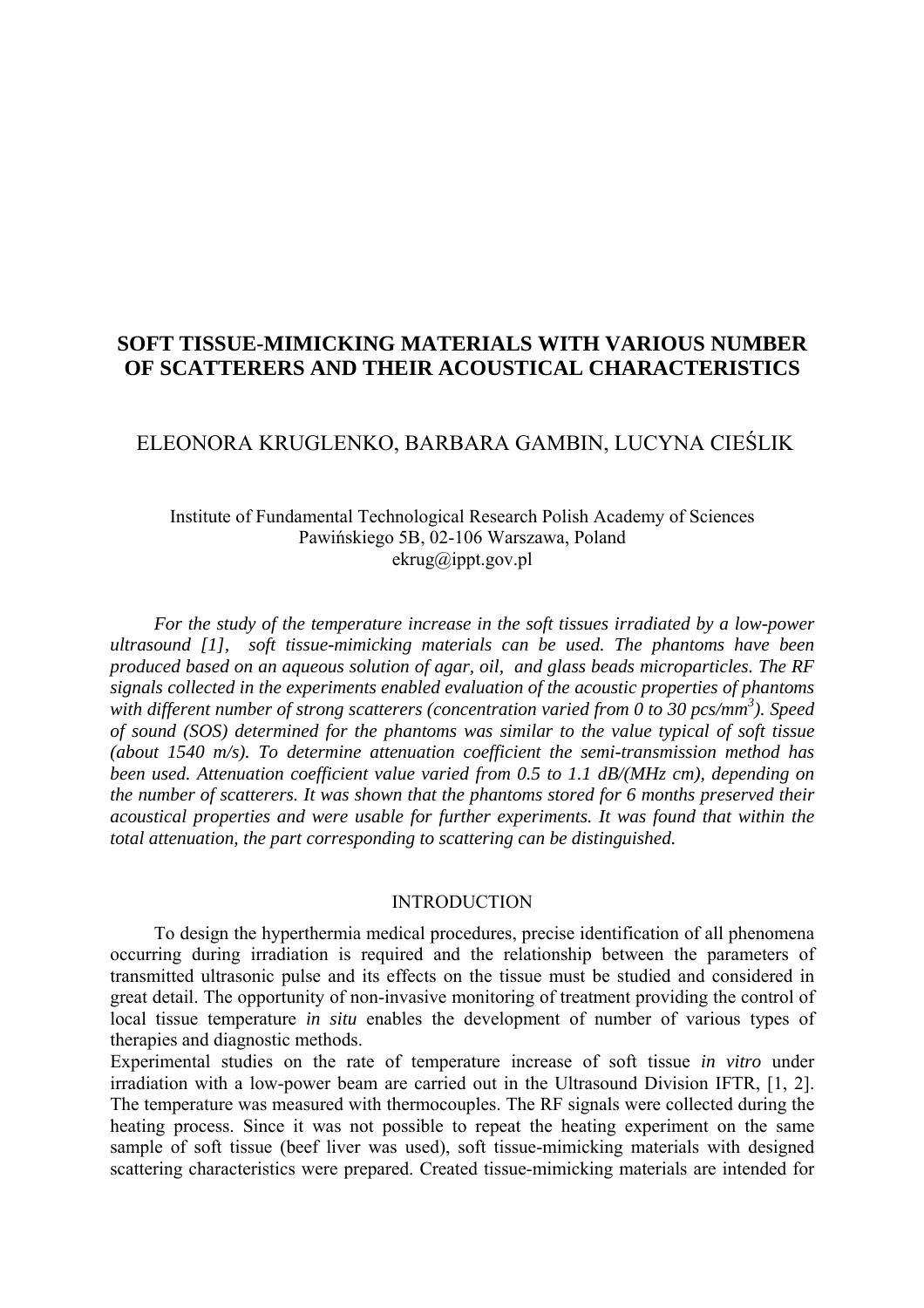the experiments concerning the influence of temperature increase on the received ultrasonic signals.

#### 1. SOFT TISSUE-MIMICKING MATERIALS

 The main requirements for the soft tissue phantom is its similarity to living tissue in terms of acoustic properties: density of about  $1.0 \text{ g/cm}^3$ , the speed of sound about  $1540 \text{ m/s}$ , linear dependence on frequency of the attenuation and attenuation coefficient value of about 0.5 dB/(cm MHz), backscattering coefficient the order of  $10^{-5} - 10^{-2}$  MHz in the frequency range from 2 to 7 MHz, and the acoustic impedance  $1.5^6 - 1.75^6$  kg/(m<sup>2</sup>s).

### 1.1. PRODUCTION OF SOFT TISSUE-MIMICKING MATERIALS

Since the phantoms are intended for the experiments performed in the temperature range from 37  $^{\circ}$ C up to 50  $^{\circ}$ C, it is necessary to use the components characterized by melting temperature higher than 50  $^{\circ}$ C. Agar has a higher melting point in comparison to gelatin. Moreover it exhibits temperature hysteresis: melting point at  $85$  - 90 °C whereas solidification point at  $32 - 50$  °C. This quality provides the gel stability at relatively high temperatures. For this work soft tissue phantoms were produced following one of the recipes proposed by Madsen [3]. To prepare the phantom, the suspension prepared of 1 liter of deionized water at room temperature and 154 g of agar was stirred and heated in a water container at 90 °C, to dissolve the agar powder completely and to obtain clear solution. In order to increase the attenuation and scattering of the ultrasonic wave in the phantoms glass microparticles were added (model 59200-U, Supelco, Bellefonte, PA, USA, diameter r=75±5μm). Table 1 presents glass beads material properties.

Tab.1. Material properties of the glass beads.

| Material | Diameter                       | Density                | Speed of sound |
|----------|--------------------------------|------------------------|----------------|
| Glass    | $75 \pm 5 \text{ }\mu\text{m}$ | 3000 kg/m <sup>3</sup> | 5300 m/s       |

The Phantom A consisted only of a mixture of oil, agar; the phantoms B and C differ in the number of glass beads (see Tab. 2), which are uniformly distributed. The concentration of scatterers in patterns B and C were determined by the following formula:

$$
N = \frac{m}{\frac{4}{3}\pi r^3 \rho V},\tag{1}
$$

where *m* is the mass of glass beads in the mixture, which occupies a volume *V*.

| Phantom | Glass beads<br>concentration<br>$[$ psc/mm <sup>3</sup> $]$ | Glass beads<br>volume fraction<br>$\lceil \% \rceil$ |
|---------|-------------------------------------------------------------|------------------------------------------------------|
|         |                                                             |                                                      |
|         |                                                             | 0.13                                                 |
| ∩       | 30                                                          | በ 66                                                 |

Tab.2. Phantoms A, B and C description.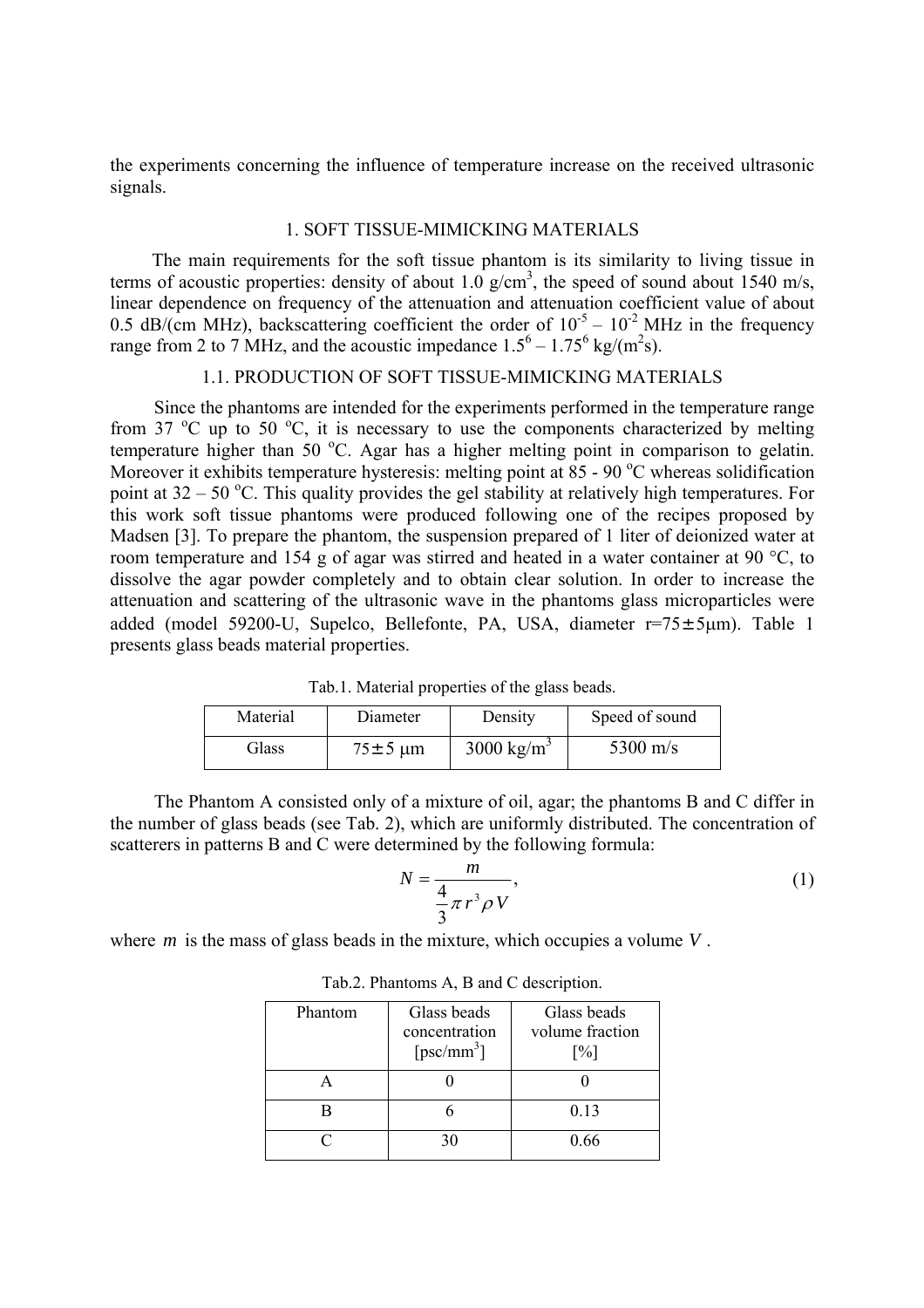Fig. 1 presents a picture of Phantom A without glass scatterers and Phantom C with is clearly visible scatterers.



Fig.1. Picture (7mmx7mm) taken by ultrasound imaging system with high resolution probe of 30 MHz central frequency: a) Phantom A - without glass beads, b) Phantom C - containing beads.

### 2. ULTRASOUND PROPERTIES OF SOFT TISSUE-MIMICKING MATERIALS

The tissue-mimicking materials have been tested regarding ultrasonic properties: speed of sound (SOS), attenuation coefficient  $(\alpha)$  and backscattering coefficient (η). The data for determining the acoustic parameters of phantoms A, B and C were collected three times within 6 months with an interval of 3 months.

For the generation and reception of ultrasonic pulses the transmitter-receiver JSR Ultrasonics DPR 300 Pulser/Receiver was used and Imasonic head (center frequency 6MHz, diameter 9 mm, the focal length 62 mm). The received RF signals were recorded with oscilloscope (Agilent Technologies type DS09104A).

#### 2. 1. SPEED OF SOUND

The speed of sound for each phantom was determined by semi-transmission method. The results are shown in Tab. 3. It can be concluded that the amount of glass beads did not significantly affect the speed of sound in the phantoms it is similar to the average value of the soft tissue (1540 m/s).

| Measurement |                                  | Average speed of sound, [m/s] |           |           |
|-------------|----------------------------------|-------------------------------|-----------|-----------|
|             |                                  | Phantom A                     | Phantom B | Phantom C |
|             | Within a week from preparation   | 1529                          | 1541      | 1521      |
| າ           | Within 3 months from preparation | 1536                          | 1545      | 1540      |
|             | Within 6 months from preparation | 1551                          | 1562      | 1555      |

Tab.3. Average speed of sound of the phantoms during six months.

### 2. 2. ATTENUATION COEFFICIENT

The attenuation coefficient was determined by semi-transmission method. The frequency dependent attenuation  $\alpha(f)$  was calculated following the formula: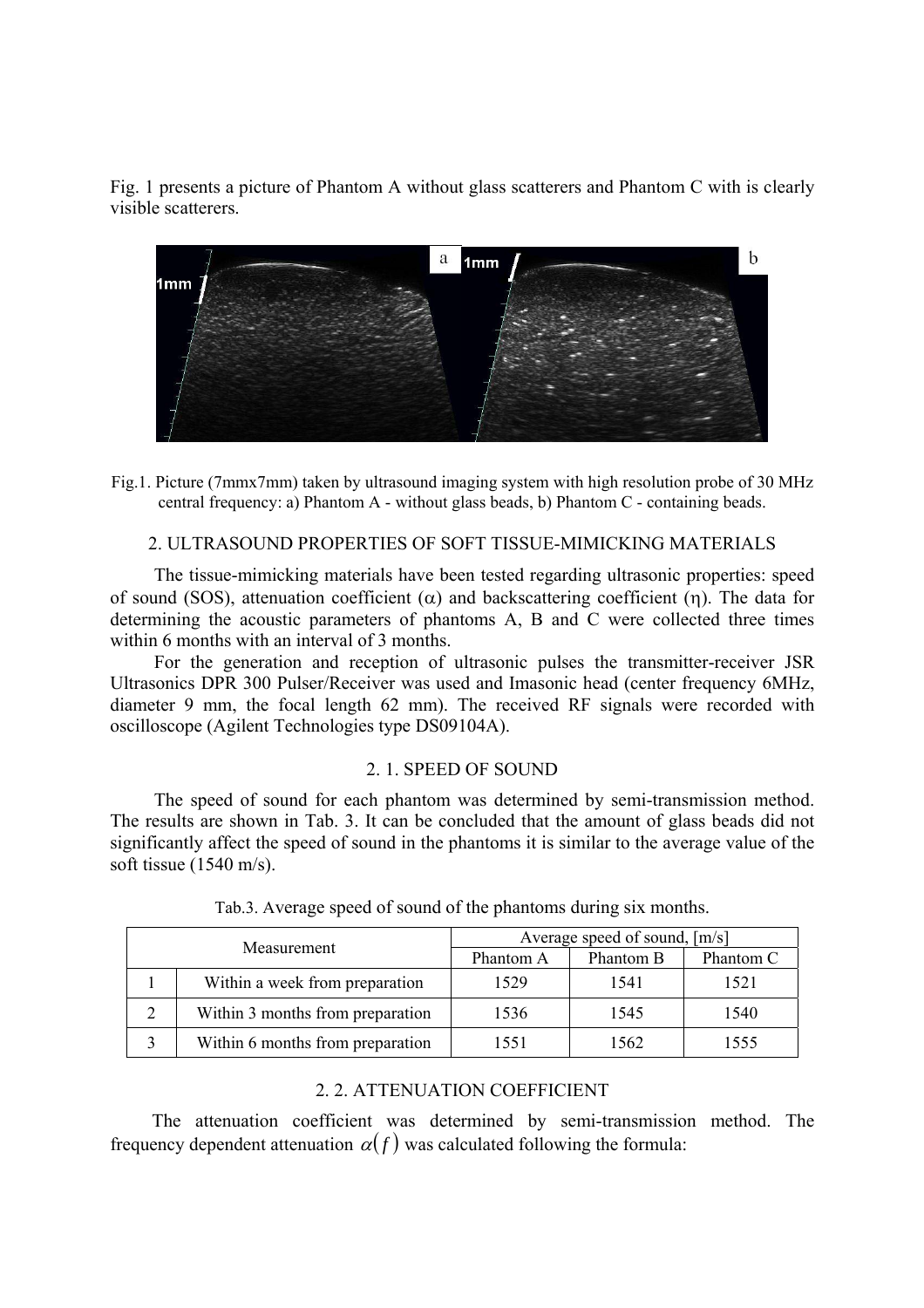$$
\alpha(f) = \frac{-10}{\Delta z} \log_{10} \left[ \frac{B(f)}{A(f)} \right],\tag{2}
$$

where  $A(f)$ - the amplitude spectrum of the signal obtained after propagating through the phantom submerged in water, and  $B(f)$ - the amplitude spectrum of the reference signal.

Comparison of the amplitude of the reflected signal from the reflector is shown in Fig.2. Dependence of the attenuation vs. frequency obtained with the formula (2) is shown in Fig. 3. (dashed line) and it is approximated by linear regression (solid line). Attenuation coefficient is determined as a slope of the linear-fit.



Fig.2. The recorded echo-signal after propagating along the same distance: (solid line) demineralized water and Phantom A in propagation path, (dashed line) only demineralized water in propagation path.



Fig.3. Determined from the experiment dependence of attenuation vs. frequency for phantom A (dashed line) and linear regression fit (solid line).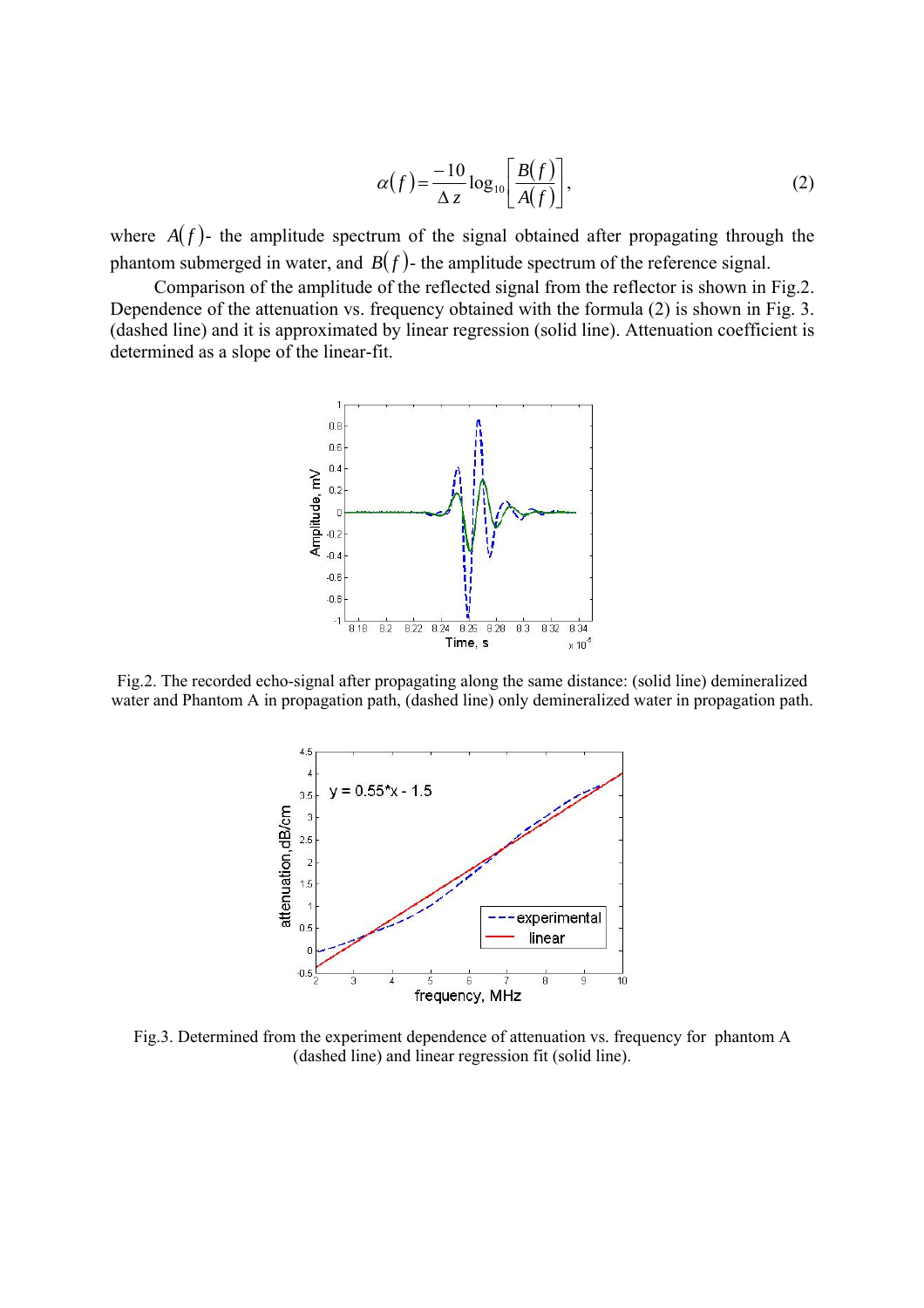| Measurement |                                  | Attenuation $[dB/(cm MHz)]$ |           |           |
|-------------|----------------------------------|-----------------------------|-----------|-----------|
|             |                                  | Phantom A                   | Phantom B | Phantom C |
|             | Within a week from preparation   | 0.50                        | 0.70      |           |
|             | Within 3 months from preparation | 0.54                        | 0.74      |           |
|             | Within 6 months from preparation | 0.55                        | 0.75      |           |

Tab.4. Attenuation coefficient of the phantoms during six months.

### 2. 3. BACKSCATTERING COEFFICIENT

Backscattering coefficient was determined following the equation proposed by O'Donnell and Miller [4] on the basis of prior work of Sigelman and Reid [5]:

$$
\eta(f) = \frac{P_s}{P_W} D(f) A(f),\tag{3}
$$

where  $P_s$  is averaged phantom power spectrum  $P_w$  is averaged reference power spectrum.  $D(f)$  describes diffraction compensation and  $A(f)$  attenuation compensation.

Diffraction compensation was calculated with the equation by Ueda and Ozawa [6]:

$$
D(f) = \frac{(kR)^2}{8\pi d \left[1 + \left(\frac{kR^2}{4Z}\right)^2\right]},
$$
\n(4)

where  $k$  is the wave number,  $R$  is the transducer radius and  $d$  is length of the applied window, *Z* is the distance between the transducer and the center of the window.

Compensation from attenuation was performed with O'Donnell and Miller equation [4]:

$$
A(f) = e^{4a(f)x} e^{4a'(f)x'} \left[ \frac{2 a'(f) c_s \tau e^{a'(f)c \tau}}{e^{a'(f)c_s \tau} - e^{-a'(f)c_s \tau}} \right]
$$
(5)

where *x* and *x*' depict water and phantom thickness respectively. Similarly  $a(f)$  and  $a'(f)$ are attenuation coefficients of water and phantom and  $c$ ,  $c<sup>r</sup>$  depicts speed of sound in water and phantom respectively,  $\tau$  is time duration of the applied window.

Since backscattering coefficient vs. frequency dependence can be approximated by the power law function, experimental data were approximated by:

$$
\eta(f) = bf^n \tag{6}
$$

Obtained exponents for the phantoms were: for A: *n* =2.78, for B: *n* =3.85 and for C:  $n = 4.14$ . Values for phantoms B and C close to 4, refer to scattering by sphere. But exponent value for phantom A depicts that the shape of scatterers is different from sphere and may be caused by inhomogeneities in gel resulting from oil scatterers. Determined of experiments based on the dispersion coefficient of frequency and approximating the exponential function are shown in Fig. 4.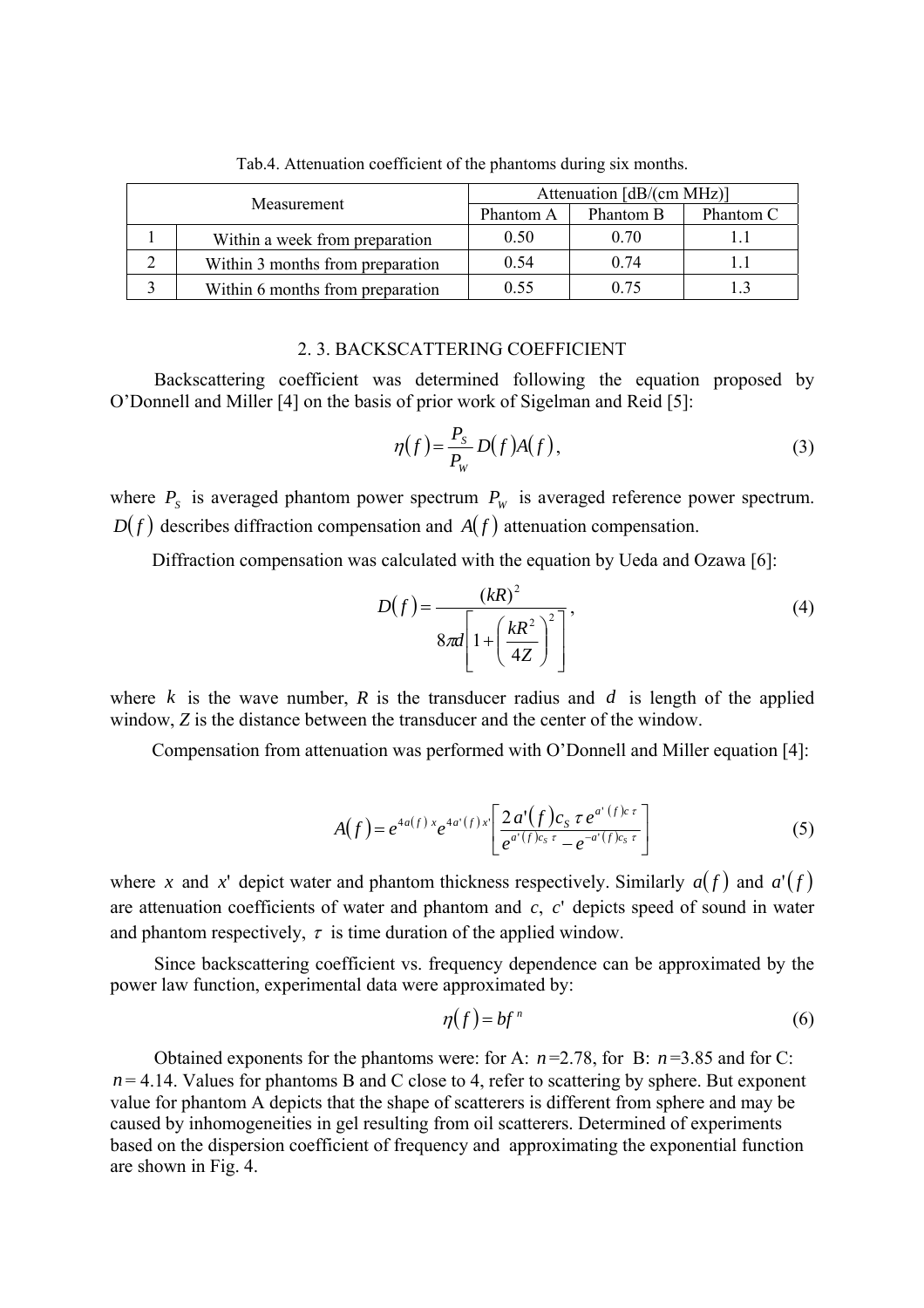### 3. STATISTICS OF BACKSCATTERED SIGNAL

After filtering the noise the RF signals from phantoms were used to determine so-called effective number of scatterers M given by the formula [7]:

$$
M = \frac{2}{r^4 - 2},\tag{7}
$$

where  $r$  is the fourth moment of the distribution. Calculations proved that phantoms microstructure can be described by K-distribution. Effective number of scatterers M is the shape parameter of K-distribution.



Fig.4. Experimentally determined backscattering coefficient vs. frequency (dashed line) and power law fit (solid line).

### 3. 1. STATISTICS AMPLITUDE ENVELOPE AND CHANGE IN THE STRUCTURE SOFT TISSUE-MIMICKING MATERIALS

Recorded RF signals for each phantom were analyzed in order to bind the statistical properties of the amplitude envelope with the changes in the structure of the medium. Calculated effective number of scatterers M=1.94, [7] for the phantom B describes the medium with a relatively small number of strong scattering objects. This number increases by two orders of magnitude for phantom A and C, what is related to the similarity of the shape of the histogram to the Rayleigh distribution. Figures 5 - 7 show the results obtained for phantoms A, B and C.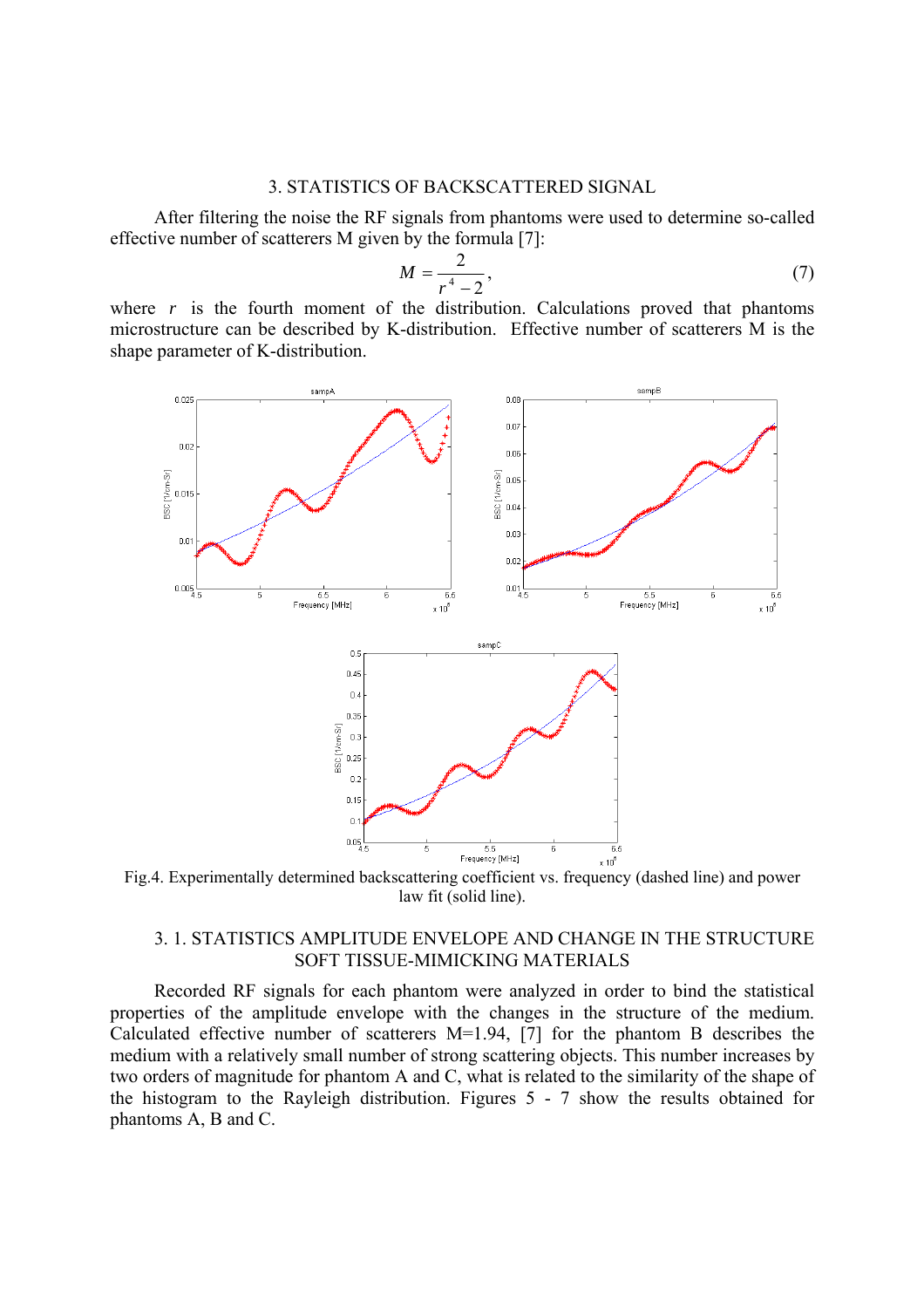

Fig.5. Phantom A, the shape parameter 1.24, the scale parameter 9.70.



Fig.6. Phantom B, the shape parameter: 1.94, the scale parameter: 8.88.



Fig.7. Phantom C, the shape parameter: 2.298, the scale parameter: 8.88.

#### 4. RESULTS

Examined tissue phantoms have similar acoustic properties to soft tissue. Acoustic properties changes due to heating process can be used to measure the temperature of examined material. It has been observed that the attenuation increases with the number of glass beads. Parameters of K-distribution calculated for the phantoms may form the basis for differentiating materials containing various number of scatterers. Both the results summarized in Table 3, 4 and the data obtained from the statistical analysis of the amplitude envelope of the signal lead to the conclusion that the number of scatterers and their distribution are